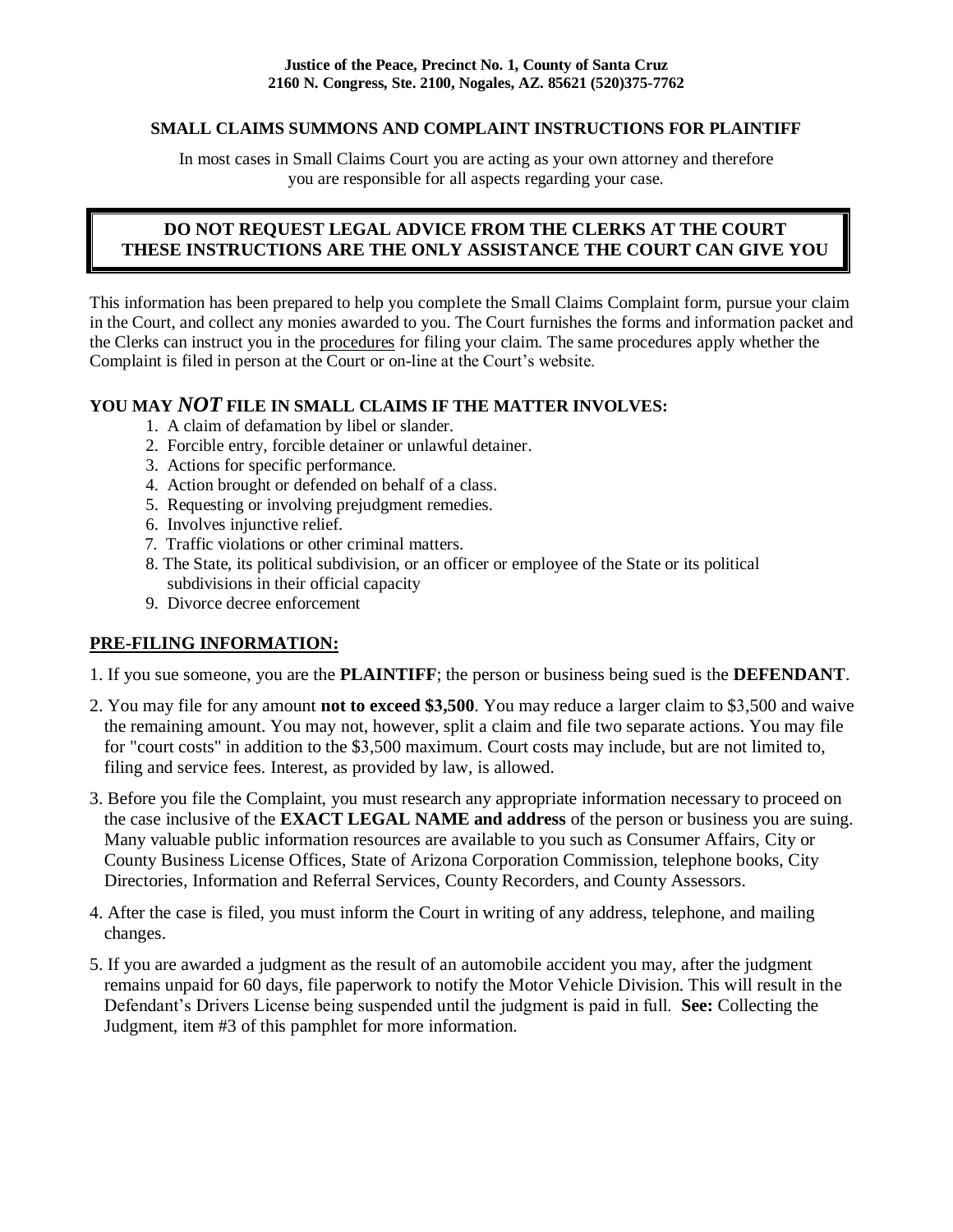### **RULES OF SMALL CLAIMS PROCEDURES:**

- 1. At the discretion of the Court, the Justice of the Peace will hear your case.
- 2. A Small Claims case cannot be heard before a jury.
- 3. The decision from a Small Claims case cannot be appealed.
- 4. You must be the original owner of the claim. You may not sue on an assigned claim.
- 5. Lawyers cannot represent either party in a Small Claims Division unless:
	- a. S/he is an officer or authorized employee of a corporation;
	- b. S/he is representing him/herself; or
	- c. If both parties agree to the use of attorneys and file a "Stipulation to Use of Attorneys", The case will remain in the Justice Court. A Hearing Officer will hear it as a Small Claims case;
	- d. Either party has the right to choose to be represented by counsel, however, if an attorney files for or represents either party, **and there is no "Stipulation to Use of Attorneys" filed**, the case will automatically be transferred to Civil Court in the Justice Court and appropriate fees assessed to the party represented by counsel.
- 6. A Small Claims case may be transferred to the Justice Court's Civil Court by either party up to **ten days** prior to Trial. The party requesting the transfer will be assessed a transfer fee. If a Small Claims Trial date has been set before the transfer, the Trial will be held on the scheduled date but will be heard before a Judge instead of a Hearing Officer and all the provisions relating to civil actions in Justice Court shall apply.
- 7. When a Small Claims case already scheduled for trial has been transferred to Civil Court and a continuance is wanted, **a written or oral request for the continuance must be presented to the Judge on the trial date**.

# **SOME TIPS FOR NAMING PARTIES:**

- 1. *IF YOU SUE A MARRIED PERSON:* You should name and serve both spouses. If you only know the name of one spouse the other may be referred to as "John Doe" Smith or "Jane Doe" Smith, h/w. See sample on the instructions entitled "How to Designate Defendant".
- 2. *IF YOU SUE A CORPORATION:* The corporation must be listed as the Defendant on the Summons and Complaint.
- 3. *IF YOU SUE A BUSINESS WHICH IS NOT A CORPORATION:* Other types of businesses are sole proprietorships and partnerships. The City and County Business License Divisions can help you with the named owners. These types of businesses are shown differently on the Complaint. See samples on the instructions entitled "How to Designate Defendant".
- 4. *IF YOU SUE YOUR LANDLORD:* You must sue the **owners** of the property if known, and **not** the manager or the apartment complex.
- 5. *IF YOU SUE AN INSURANCE COMPANY:* When suing an insurance company, the filing procedures are somewhat different. The State of Arizona Department of Insurance requires you to complete two sets of Summons and Complaint forms, each exactly the same. **VERY IMPORTANT:** Before you file your case, you must know specific information about the insurance company you will be suing and what the specific fees the Department of Insurance may require. The Department of Insurance requires that you contact them at either of the following addresses and phone numbers and they will give you the required information:

**STATE OF ARIZONA DEPARTMENT OF INSURANCE: PHOENIX OFFICE** TUCSON OFFICE<br>
2910 N. 44th Street, Phoenix, AZ 85018 400 W. Congress, #1 **Phone: (602) 912-8400** Phone: (520) 628-6370

**2910 N. 44th Street, Phoenix, AZ 85018 400 W. Congress, #152, Tucson, AZ 85701**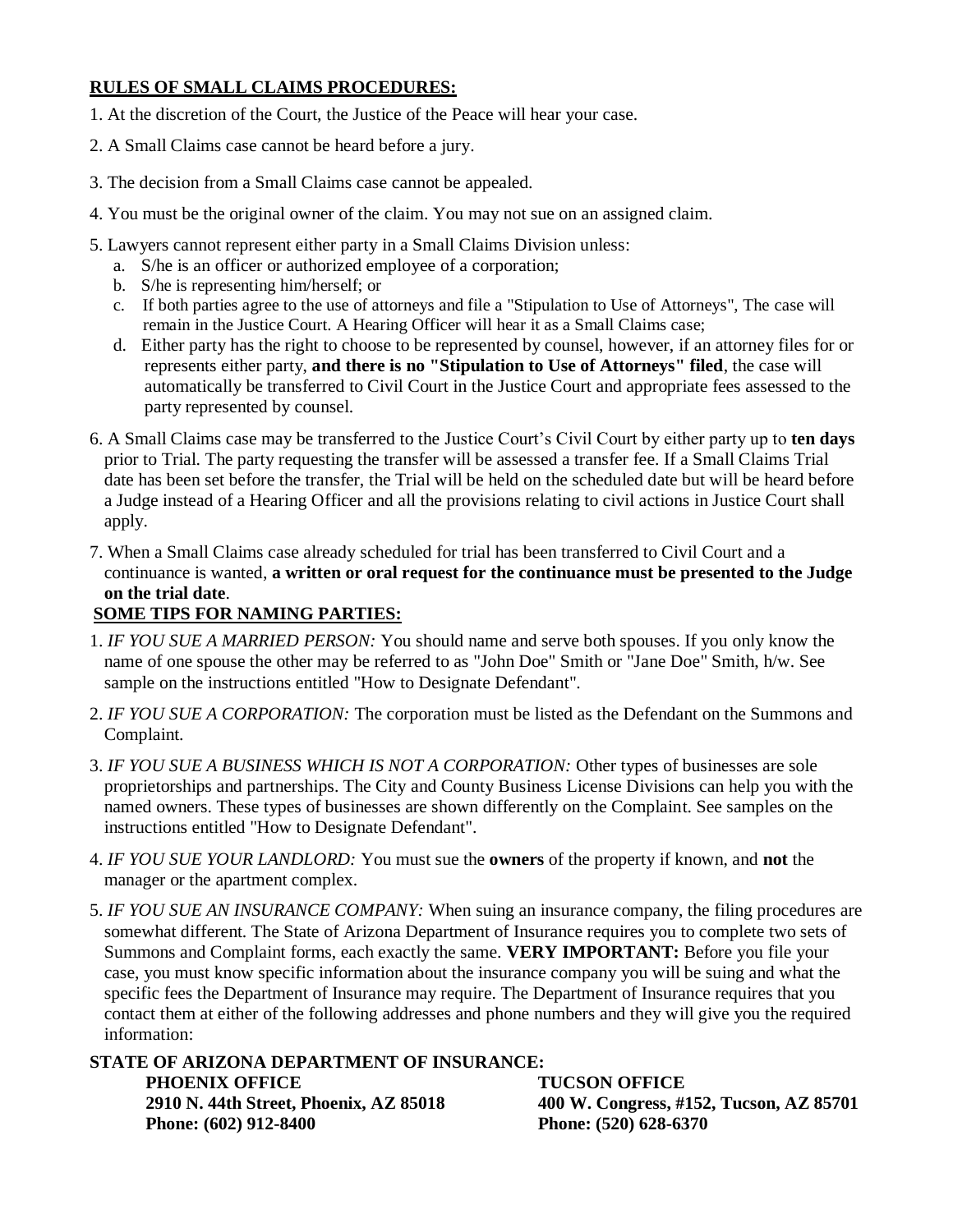# **HOW TO FILE**:

- 1. After completing the Small Claims Complaint form included in this packet, you may file the forms at the Court's public service counter, 2160 N. Congress, Ste. 2100, Nogales, AZ. 85621, or by mailing to the Justice Court at P.O. Box 1150, Nogales, AZ. 85628. The filing fee must be paid at the time of filing. A Filing Fee Chart is available either in the packet or on-line at the Court's website. The computer will assign a case number and the Clerk will issue the Summons. The Clerk keeps the original Summons/Complaint for the Court's file and gives you the remaining copies for service. If you file your Complaint by mail, the Clerk will retrieve your Complaint and issue the Summons and return all your copies to you to have the complaint served on the Defendant.
- 2. If you think you may qualify for a Waiver or Deferral of the filing and/or service fees, you must inform the Clerk prior to filing your Complaint. The Clerk will ask you to complete the proper forms and then arrange for you to speak with a Judge.
- 3. After your Summons is issued, you must have the Defendant served with a copy of the "Complaint/Summons". You may do so by using any of these methods:
	- a. *SERVICE BY CERTIFIED MAIL FOR A CASE FILED IN PERSON AT THE COURT OR BY MAIL*: You must go to the Post Office and send the complaint to the defendant via certified mail (restricted delivery) a **green card** (certificate of service) must be signed by the defendant only, before an application for default is filed or a judgment can be entered.
	- b. *SERVICE BY CONSTABLE OR PRIVATE PROCESS SERVER:* You must arrange to have the Defendant served. Service fees will be required.

# **AFTER SERVICE:**

- 1. The Defendant has twenty (20) days (after the date of service) to file an ANSWER.
- 2. You may check on your case several ways:
	- a. Call the Court's Customer Service Representatives;
	- b. Come to the Court and request the information at the counter. If you do not understand what your next step is, the Clerk may be able help you. Although the clerks cannot give you advice, they can tell you what your options are;
	- c. Access your case on the Court's website.
- 3. If the Defendant fails to file and pay the Answer fees within the specified time period, you may file papers requesting a Default Judgment be entered for the amount of your Complaint, your costs, and applicable interest.
- 4. The Defendant may file a Counterclaim against you. If this happens, you have twenty days from the day you were served to file an answer to the Counterclaim with the Court and send a copy to the Defendant. If you do not file an answer to the Counterclaim, the Defendant may ask for a Default Judgment against you on the Counterclaim.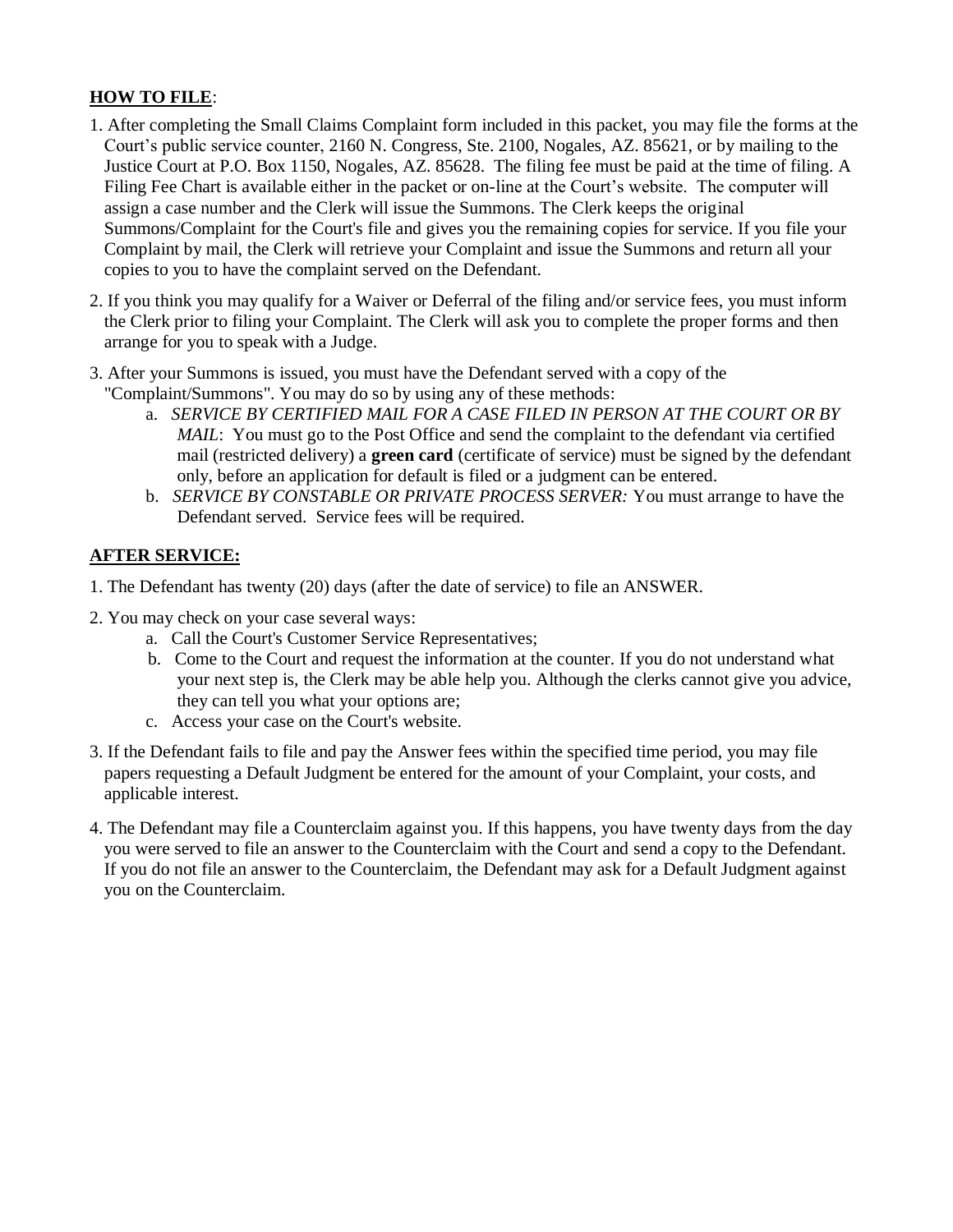# **GOING TO TRIAL:**

- 1. Your case will be set for Trial within sixty days after the Defendant files an Answer. On or about a month before the Trial date, you will receive a Notice to Appear for Trial in the mail.
- 2. If your case is not settled before the Trial date, you must appear on the date and time set. If you do not appear, the Trial may go on without you. Appear for your Trial on time. The Court's docket moves rapidly. The cases are set every thirty minutes and you are advised to bring all witnesses and evidence (three sets) necessary to establish and prove your claim. You will not be able provide additional information to the Court after the Trial.
- 3. A copy of the written decision ("the Judgment") will be mailed to each party within ten working days of the close of the Trial. This Judgment **cannot** be appealed to a higher court.
- 4. If the matter is settled **prior to** your scheduled trial date, you must file a Dismissal form with the court. If the defendant has filed an Answer, **both you and the defendant must sign** the Stipulated Dismissal form.

# **COLLECTING THE JUDGMENT:**

1. Ask the defendant to pay the amount of the judgment.

2. Debtor's Exam. At the time of the judgment the Judge may order the debtor within 10 days to disclose the debtor's income, bank account, assets, and provide supporting documentation.

- 3. If you are granted a Judgment on a case resulting from a motor vehicle accident, you have the option of notifying the Motor Vehicle Division of the Judgment. If you choose this option, you must provide the Court with **a police report, a certified copy of the judgment, and a Notice of Non Satisfaction of Judgment.** The Court will then notify MVD. *Note:* The Judgment must remain unpaid for 60 days before you may pursue this option.
- 4. A JUDGMENT COLLECTION handout is available at the Court's Information Center or on-line at the Court's website. This handout gives you different options to collect your Judgment. If the Judgment Debtor does not pay, you may file any of the following actions at this Court:
	- a. *Writs of Garnishment*: If you file in person, the Clerk will give you the forms packet to complete.
	- b. *A Writ of Execution*: Pamphlets on Writs of Execution are available at the Information Center or on-line. If you file in person, the Clerk will give you the forms packet to complete.
	- c. *A Transcript of the Judgment*: (Certified Copy of the Judgment) after this is filed with Superior Court and then Recorded at the Recorder's Office, the Judgment becomes a lien on any real property the Judgment Debtor has in the County where the Judgment Transcript is recorded.

## **AFTER YOU COLLECT THE JUDGMENT:**

After you are successful in collecting the judgment through the options mentioned above, you **must** sign and file a *Satisfaction of Judgment* with the Justice Court. This form is available from the Information Counter. If you filed a certified transcript of the judgment at Superior Court, the Satisfaction of Judgment **must** be filed in the office of the Clerk of Superior Court. If you have recorded your judgment in the Recorder's Office, you must also file a copy of the Satisfaction of Judgment in their office as well.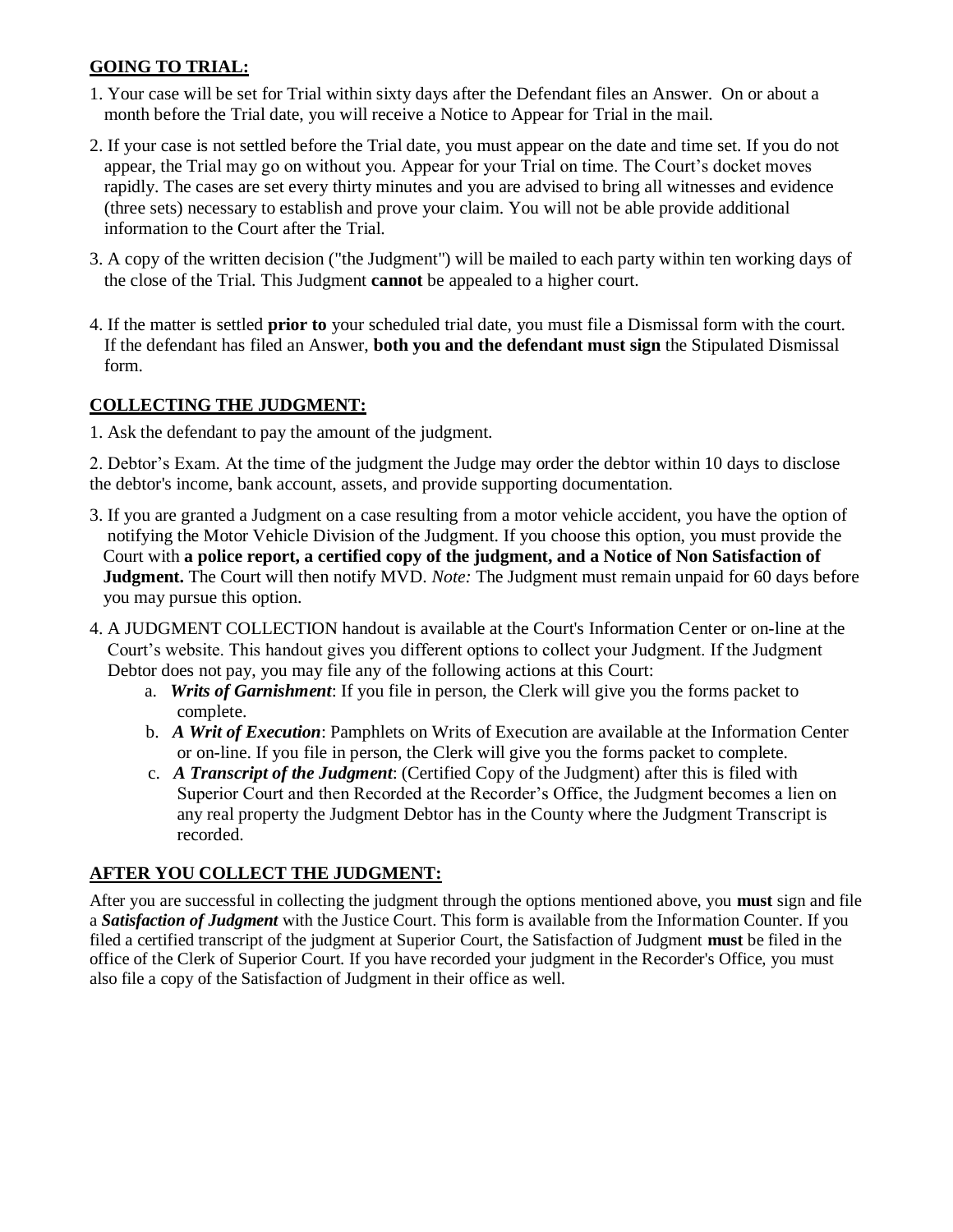# **HOW TO DESIGNATE THE PARTIES ON YOUR COURT PAPERS**

When representing yourself in Court, you are acting as your own attorney and responsible for completing your own forms. This handout shows examples of commonly used party designations used in civil litigation and how to display these parties on your papers. Please choose and adopt the sample that best applies to your situation when naming the parties on your papers.

#### **INDIVIDUAL:**

JOHN SMITH 111 S.W. "Z" Street Nogales, AZ. 85621 Phone: 555-1111

### **PARENTS OF A MINOR:**

JOHN AND MARY SMITH, h/w, parents of JOSEPH SMITH, a minor 111 S.W. "Z" Street Nogales, AZ. 85621 Phone: 555-1111

#### **HUSBAND AND WIFE:**

#### JOHN AND MARY SMITH, h/w JOHN AND MARY SMITH, h/w 111 S.W. "Z" Street 111 S.W. "Z" Street Nogales, AZ 85621 Nogales, AZ 85621 Phone: 555-1111 Phone: 555-1111

#### **TWO OR MORE DEFENDANTS:**

#### **CORPORATION:**

ABC CANDY STORE, INC. c/o John Smith, Statutory Agent 111 S.W. "Z" Street Nogales, AZ. 85621 Phone: 555-1111

JOHN SMITH MARY JONES 111 S.W. "Z" Street 123 S.W. "Z" Street Nogales, AZ. 85621 Nogales, AZ. 85621 Phone: 555-1111 Phone: 555-1234

#### **SOLE OWNERSHIP:**

JOHN SMITH, dba SMITH'S CANDY SHOP 111 S.W. "Z" Street Nogales, AZ. 85621 Phone: 555-1111

#### **PARTNERSHIP:**

JOHN SMITH and JOE JONES, Partners JOHN SMITH and JOE JONES, Partners dba XYZ CANDY SHOP dba XYZ CANDY SHOP Nogales, AZ. 85621 Nogales, AZ. 85621 Nogales, AZ. 85621 Phone: 555-1111 Phone: 555-1111

111 S.W. "Z" Street 111 S.W. "Z" Street Phone: 555-1111

### **PARTNERSHIP AND SERVICE ON PARTNERS AS INDIVIDUALS:**

JOHN SMITH and JOE JONES, Partners dba XYZ CANDY SHOP 111 S.W. "Z" Street Nogales, AZ. 85621 Phone: 555-1111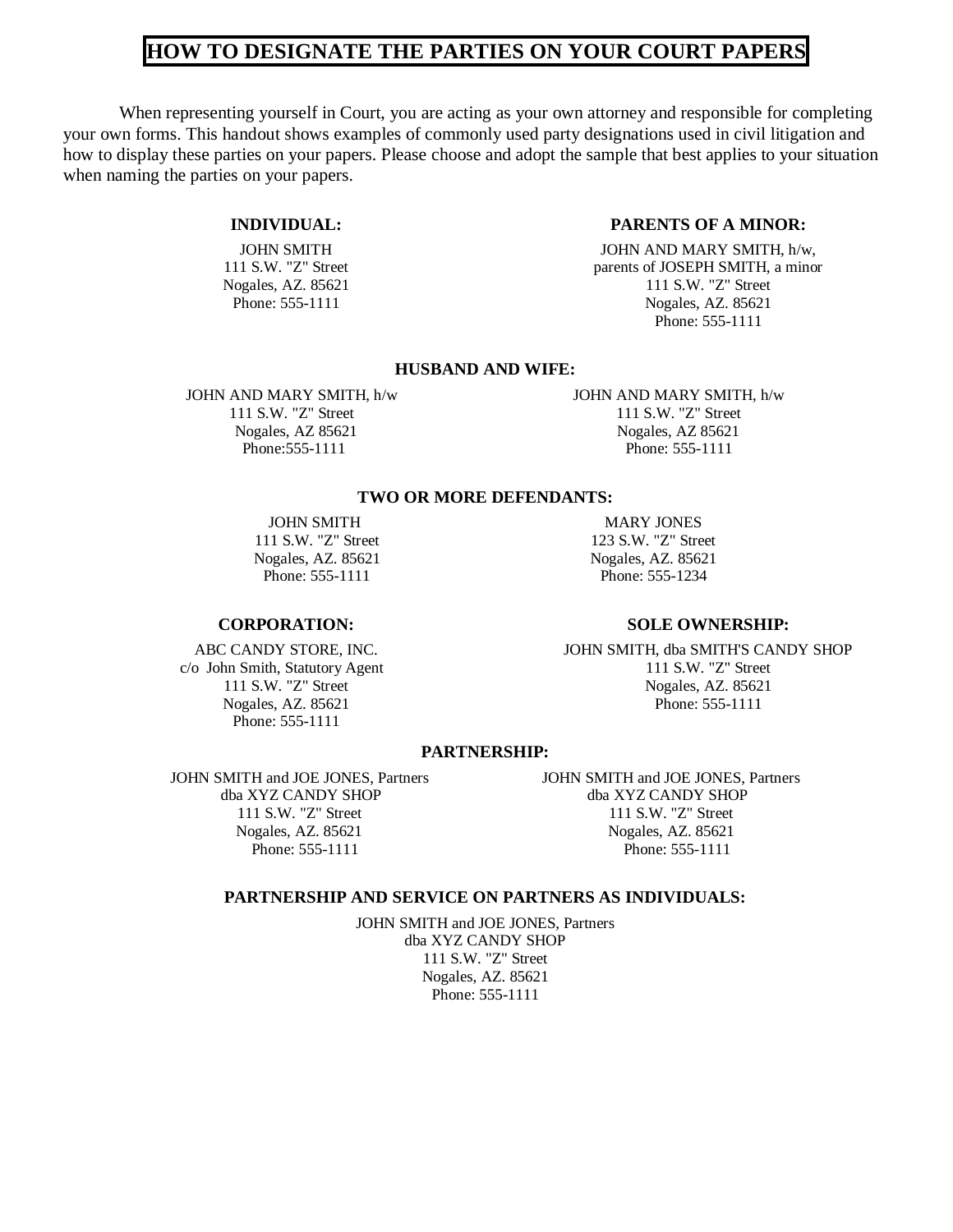# **NOTICE TO PERSONS REPRESENTING THEMSELVES IN LAWSUITS WITHOUT AN ATTORNEY**

A person acting on his or her own behalf is, under the law, held to the same standards and duties as an attorney admitted to the practice of law in the State of Arizona. You are expected to know what the law requires and how to accomplish your purposes in accordance with applicable statutes and court rules.

No Court employee is obligated to tell you what you have to do, how you are to do it or what you should or should not do under the circumstances. The law prohibits Judges, Commissioners, Clerks, and all Court personnel from giving legal advice.

If you need legal advice, seek assistance from an attorney. If you do not have a lawyer and don't know a specific lawyer to contact, you can be referred to counsel through:

**Pima County Bar Association Lawyer Referral Service 177 N. Church Ave., Suite 101 · Tucson, Arizona 85701 Telephone: (520) 623-4625 http://www.pimacountybar.org/ Monday through Friday, 9:00 AM to 3:00 PM** 

You will be referred to a lawyer who will consult with you for one-half hour for a small fee. If you have no further legal problem, the lawyer will tell you so. If further legal services are necessary, you may arrange for them directly with the lawyer on a fee basis to be arranged between you and the lawyer.

If you do not have the funds necessary to hire counsel, you may seek assistance from the following:

**Southern Arizona Legal Aid, Inc. 2343 East Broadway Blvd., Suite 200 Tucson, Arizona 85701 (520) 623-9465 / (800) 234-7252**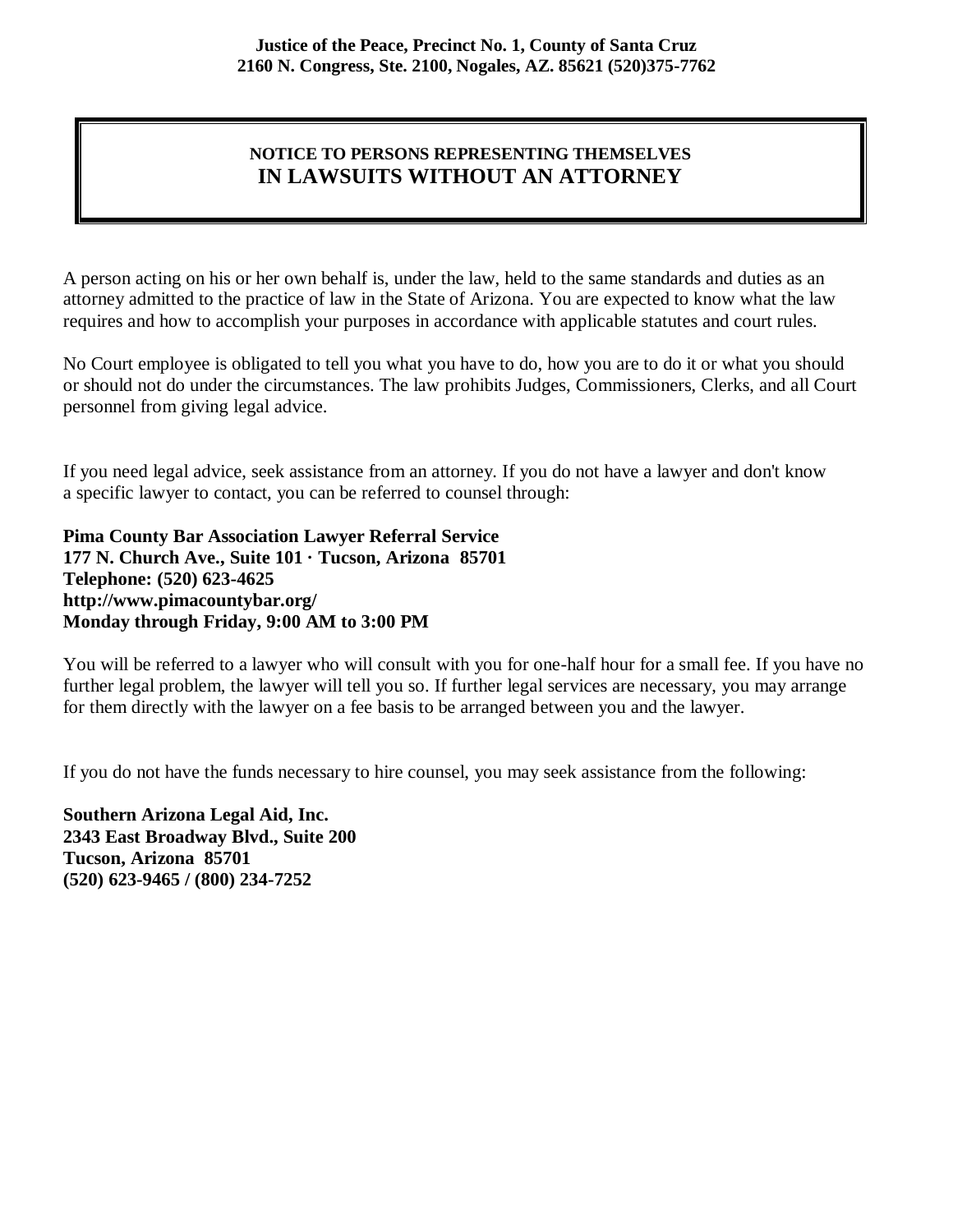#### **COLLECTION OF A MONEY JUDGMENT**

If you receive a money judgment, it is your responsibility to legally collect from the debtor. The Justice Court can provide you with many of the forms and instructions needed to start your collection proceedings.

## **A JUDGMENT IS NOT SELF-COLLECTING GARNISHMENTS, EXECUTIONS, AND LIENS ARE AVAILABLE OPTIONS WHEN PURSUING COLLECTION ON YOUR JUDGMENT**

### **GARNISHMENT**

A garnishment is a process that may enable you to gain access to monies owed to the judgment debtor by others, such as wages the person is earning at a job, or through a bank account. To do this, you must know where the judgment debtor works, banks, or who may owe the judgment debtor money. After completing the forms and paying the filing fee, a Writ of Garnishment will be issued by the Court Clerk. You may then take the papers to either a Constable or a private process server to have them served upon the party or business holding the money. After the business, employer, or party holding the money files an answer to the garnishment, you may file a Motion and Order requesting the Court to release the money to you.

#### **EXECUTION**

A Writ of Execution is used when you want to have the Constable go to the judgment debtor and attempt collection of the judgment for you. The Writ of Execution form is available at the Information Counter. After the filing fee is paid, the form is completed and Writ issued, it will be forwarded along with a check or money order for service fees to the Constables' Office. The Constable will go to the defendant's home or business and try to collect the judgment. The Execution may be returned unsatisfied, partially satisfied, or satisfied. A more detailed pamphlet is available at the Information Counter, but be sure to contact the Constable's Office **(740-5442)** for proper information on service charges and answers to any questions you may have regarding the specifics of this Execution.

### **JUDGMENT LIENS ON REAL PROPERTY**

A judgment entered in a Justice Court can be transcribed to Superior Court and recorded as a lien in the county where the judgment is docketed. It affects the judgment debtor's real property currently owned or acquired later (except certain real property exempt from execution) including the interest in the homestead. The judgment lien is active for five years from the date of the judgment. If you choose this procedure, a request to issue a Transcript of the judgment must be filed and a fee paid in the Justice Court. When the Transcript is ready, you may take it to the office of the Clerk of the Superior Court for filing. When the filing fee is paid a case number will be assigned. You may then take the Superior Court Transcript of the judgment to any County Recorder's Office in a county where you think the debtor owns real property. A recording fee will be required to record the judgment. When the recording is completed, the Judgment Lien is then effective.

### **JUDGMENT LIENS ON DRIVER'S LICENSES**

A lien can be put against a judgment debtor's driver's license 60 days after a judgment is entered in civil cases involving motor vehicle accidents (ARS §28-4071). Before the Motor Vehicle Department will allow a lien on someone's license, you will have to complete a document at the Justice Court certifying that the judgment is not satisfied and pay a fee for a certified copy of the judgment. When the certification is ready, you may deliver it to the Motor Vehicle Department and file it with that office.

### **SATISFACTION OF JUDGMENT**

After you are successful in collecting the judgment through the options mentioned above, you **must** sign and file a Satisfaction of Judgment with the Justice Court. This form is available from the Information Counter. If your case has been Transcribed to Superior Court, the Satisfaction of Judgment **must** be filed in the office of the Clerk of Superior Court. If you have recorded your judgment in the Recorder's Office, you must also file a copy of the Satisfaction of Judgment in their office as well.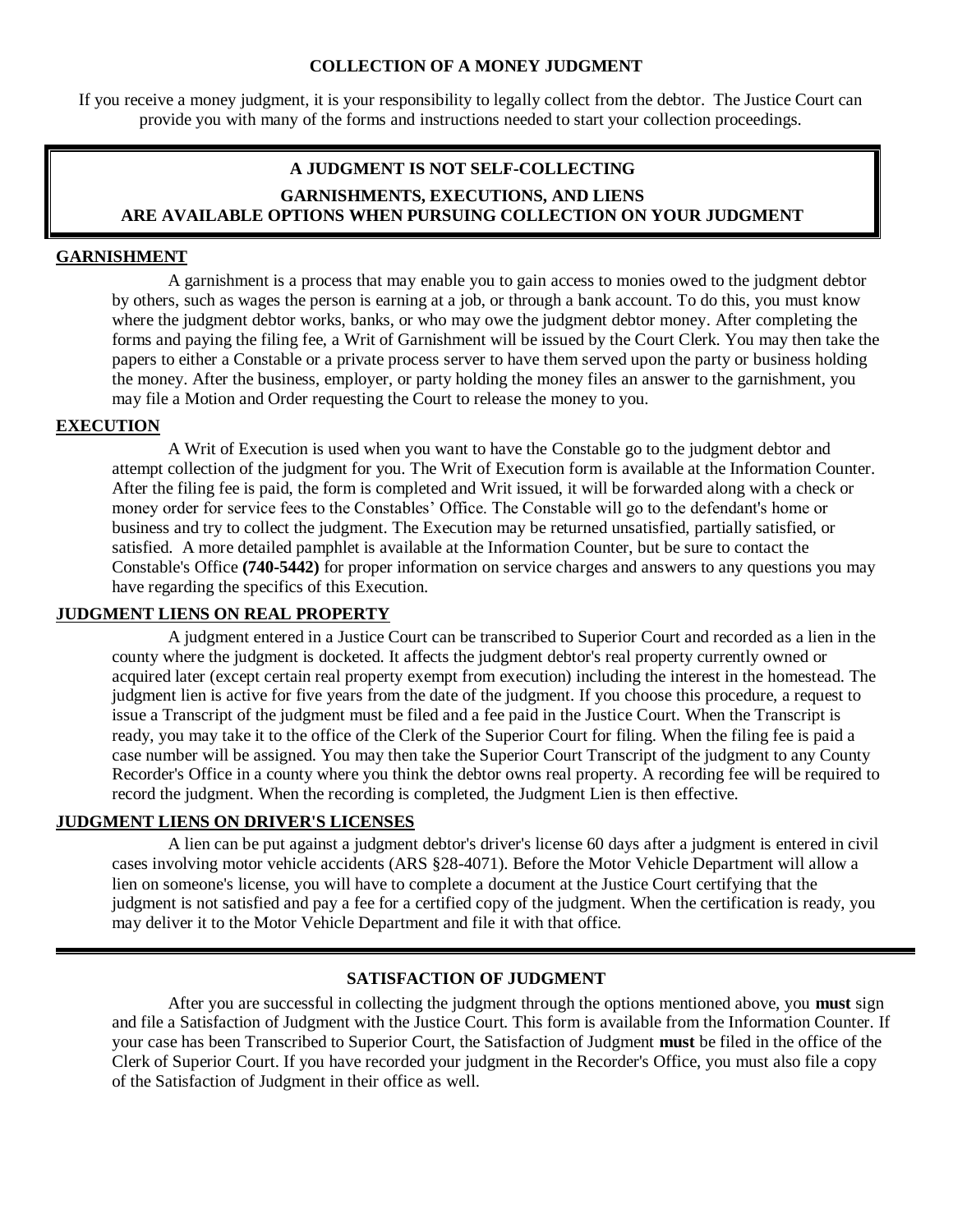|                                                                                                                                                                                                                                                       | 2100 N. Congress, Ste. 2100, Nogales, AZ. 85621 (520)375-7762 |                                     |
|-------------------------------------------------------------------------------------------------------------------------------------------------------------------------------------------------------------------------------------------------------|---------------------------------------------------------------|-------------------------------------|
| <b>PLAINTIFF-Name-Address-Phone</b>                                                                                                                                                                                                                   | CASE NO.                                                      | <b>DEFENDANT Name-Address-Phone</b> |
|                                                                                                                                                                                                                                                       |                                                               |                                     |
|                                                                                                                                                                                                                                                       |                                                               |                                     |
|                                                                                                                                                                                                                                                       | SUMMONS/COMPLAINT/ANSWER                                      |                                     |
|                                                                                                                                                                                                                                                       | <b>SMALL CLAIMS DIVISION</b>                                  |                                     |
|                                                                                                                                                                                                                                                       |                                                               |                                     |
| <b>NOTICE AND SUMMONS</b>                                                                                                                                                                                                                             |                                                               |                                     |
| TO DEFENDANT:                                                                                                                                                                                                                                         |                                                               |                                     |
| (SEAL)<br>You are directed to answer the claim of the plaintiff within twenty (20) days at the Customer Service<br>Department at Justice Court, Civil Division, If you do not appear and defend yourself, a judgment may be                           |                                                               |                                     |
| entered against you.                                                                                                                                                                                                                                  |                                                               |                                     |
| If you wish to defend against the Plaintiff's claim, you must file an Answer and pay a \$15.00 Answer Fee.                                                                                                                                            |                                                               |                                     |
| Requests for reasonable accommodation for persons with disabilities must be made to the court parties                                                                                                                                                 |                                                               |                                     |
| at least three (3) working days in advance of a scheduled court proceeding.                                                                                                                                                                           |                                                               |                                     |
|                                                                                                                                                                                                                                                       |                                                               |                                     |
|                                                                                                                                                                                                                                                       |                                                               |                                     |
| Date:                                                                                                                                                                                                                                                 | Clerk                                                         |                                     |
|                                                                                                                                                                                                                                                       |                                                               |                                     |
| <b>PLAINTIFF'S CLAIM</b><br>The defendant owes me $\frac{1}{2}$ for the following reasons:                                                                                                                                                            |                                                               |                                     |
|                                                                                                                                                                                                                                                       |                                                               |                                     |
|                                                                                                                                                                                                                                                       |                                                               |                                     |
|                                                                                                                                                                                                                                                       |                                                               |                                     |
|                                                                                                                                                                                                                                                       |                                                               |                                     |
| Date:<br>Plaintiff's Signature                                                                                                                                                                                                                        |                                                               |                                     |
|                                                                                                                                                                                                                                                       |                                                               |                                     |
| <b>CERTIFICATE OF SERVICE OF MAILING BY PLAINTIFF</b><br>Plaintiff in this action, certify that a copy of this form was sent by Registered/Certified,<br>$I_{\cdot}$                                                                                  |                                                               |                                     |
|                                                                                                                                                                                                                                                       |                                                               |                                     |
|                                                                                                                                                                                                                                                       |                                                               |                                     |
|                                                                                                                                                                                                                                                       |                                                               |                                     |
|                                                                                                                                                                                                                                                       | Plaintiff's Signature                                         | Date                                |
| <b>DEFENDANT'S ANSWER</b>                                                                                                                                                                                                                             |                                                               |                                     |
| TO DEFENDANT: If you dispute this claim, you must write your Answer below. File this form and pay a \$15.00 Answer fee<br>at the Civil Division of this Court within twenty (20) days of the date of service of the Claim or you may lose by default. |                                                               |                                     |
| <i>I do not owe the Plaintiff because:</i>                                                                                                                                                                                                            |                                                               |                                     |
|                                                                                                                                                                                                                                                       |                                                               |                                     |
| Date:                                                                                                                                                                                                                                                 |                                                               |                                     |
|                                                                                                                                                                                                                                                       |                                                               | Defendant's Signature               |
|                                                                                                                                                                                                                                                       |                                                               |                                     |
| <b>CERTIFICATE OF SERVICE OF MAILING BY DEFENDANT</b>                                                                                                                                                                                                 |                                                               |                                     |
| $\Box$ , Defendant in this action, certify that I have mailed or delivered a copy of<br>$\mathbf{I}$ , $\mathbf{I}$                                                                                                                                   |                                                               |                                     |
|                                                                                                                                                                                                                                                       |                                                               |                                     |
|                                                                                                                                                                                                                                                       |                                                               |                                     |
|                                                                                                                                                                                                                                                       | Defendant's Signature                                         | Date                                |
| WARNING: - YOU DO NOT HAVE THE RIGHT TO APPEAL THE DECISION OF THE HEARING OFFICER OR                                                                                                                                                                 |                                                               |                                     |
| THE JUSTICE OF THE PEACE IN A SMALL CLAIMS COURT. IF YOU WISH TO PRESERVE YOUR RIGHT TO                                                                                                                                                               |                                                               |                                     |
| APPEAL, YOU MAY HAVE YOUR CASE TRANSFERRED TO THE JUSTICE COURT PURSUANT TO 22-504,                                                                                                                                                                   |                                                               |                                     |
| SUBSECTION A, ARIZONA REVISED STATUES, IF YOU REQUEST SUCH TRANSFER AT LEAST TEN DAYS<br>PRIOR TO THE DAY OF THE SCHEDULED HEARING.                                                                                                                   |                                                               |                                     |
|                                                                                                                                                                                                                                                       |                                                               |                                     |